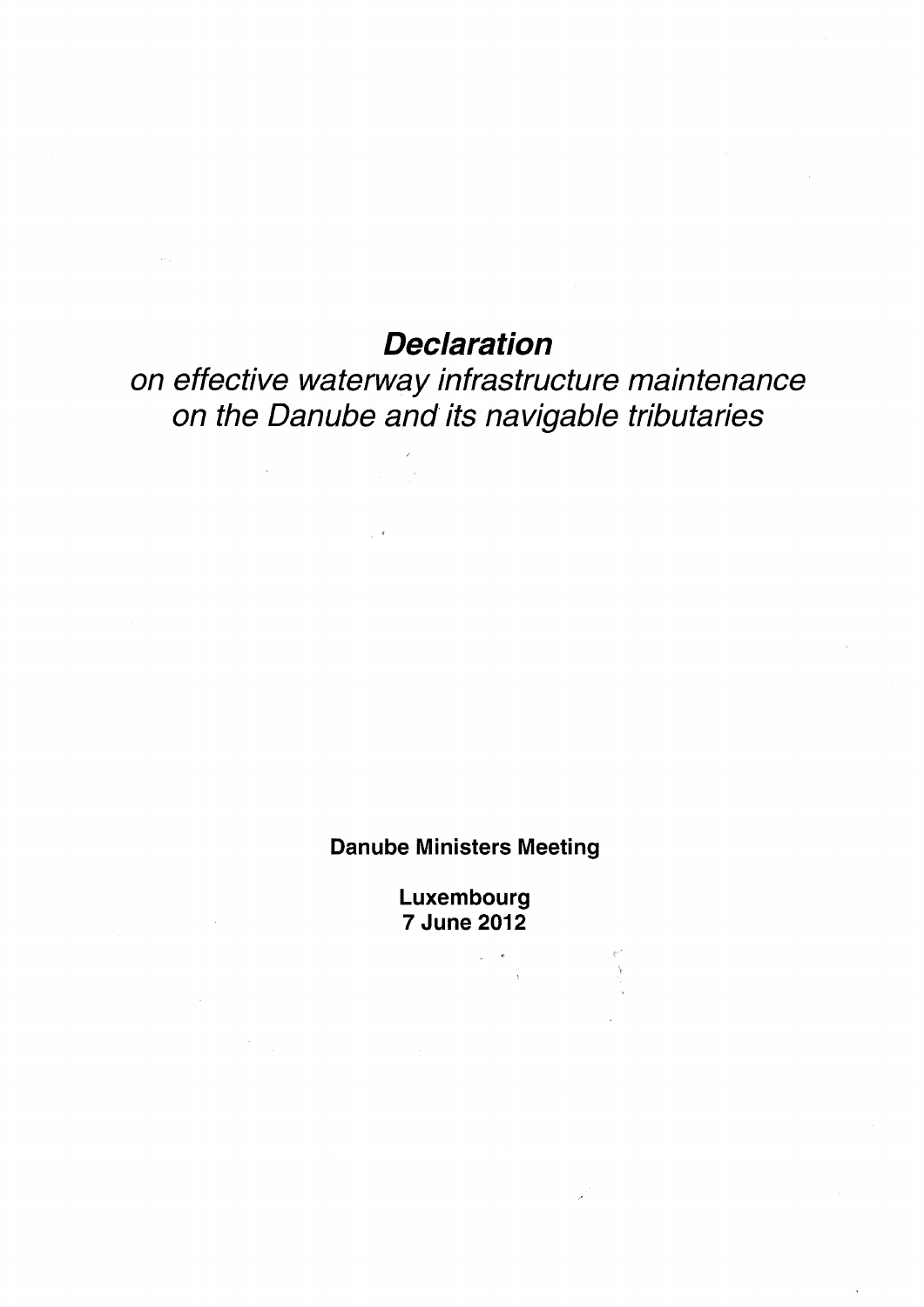We, the Ministers and Heads of Delegations responsible for Transport from the Republic of Austria, the Republic of Bulgaria, the Republic of Croatia, the Federal Republic of Germany, Hungary, the Republic of Moldova, Romania, the Slovak Republic met on 7 June 2012 in Luxembourg and reached the following understanding:

Having regard to the Europe 2020 strategy for smart, sustainable and inclusive growth, the European Union Strategy for the Danube Region (hereafter referred to as "the Strategy"), and the White Paper 2011 "Roadmap to a Single European Transport Area";

Taking into account the Convention regarding the regime of navigation on the Danube (Belgrade Convention) which stipulates that "the Danube riparian States undertake to maintain their sections of the Danube in a navigable condition for rivergoing and, on the appropriate sections, for sea-going vessels, to carry out the works necessary for the maintenance and improvement, of navigation conditions and not to obstruct or hinder navigation on the navigable channels of the Danube" (Art. 3);

Bearing in mind the interdependency of all related policy areas such as transport, environment and sustainable development of the Danube Region.

Considering the importance of inland waterway transport for the development of the European economy, in particular the Danube and its navigable tributaries as part of the Trans-European Transport Networks;

Having regard to the Strategy and the related targets aimed at increasing the cargo transport on the river by 20% by 2020 and establishing effective waterway infrastructure management by 2015;

Recognizing the challenges presented by low water periods and further risks due to climate change and that a well-maintained fairway is a prerequisite for smooth, safe and cost-effective inland waterway transport, especially in low-water periods and that maintenance of waterways requires substantial resources from respective countries;

Acknowledging the need for urgent and immediate action in the field of fairway maintenance;

## COMMIT to:

ENSURE the execution of the regular fairway maintenance work on the Danube and its tributaries providing financial means and applying sustainable and effective methods of river training works as well as deploying adequate equipment (e.g.: signaling equipment, surveying vessels, water gauges and aids to navigation) and highly skilled personnel for: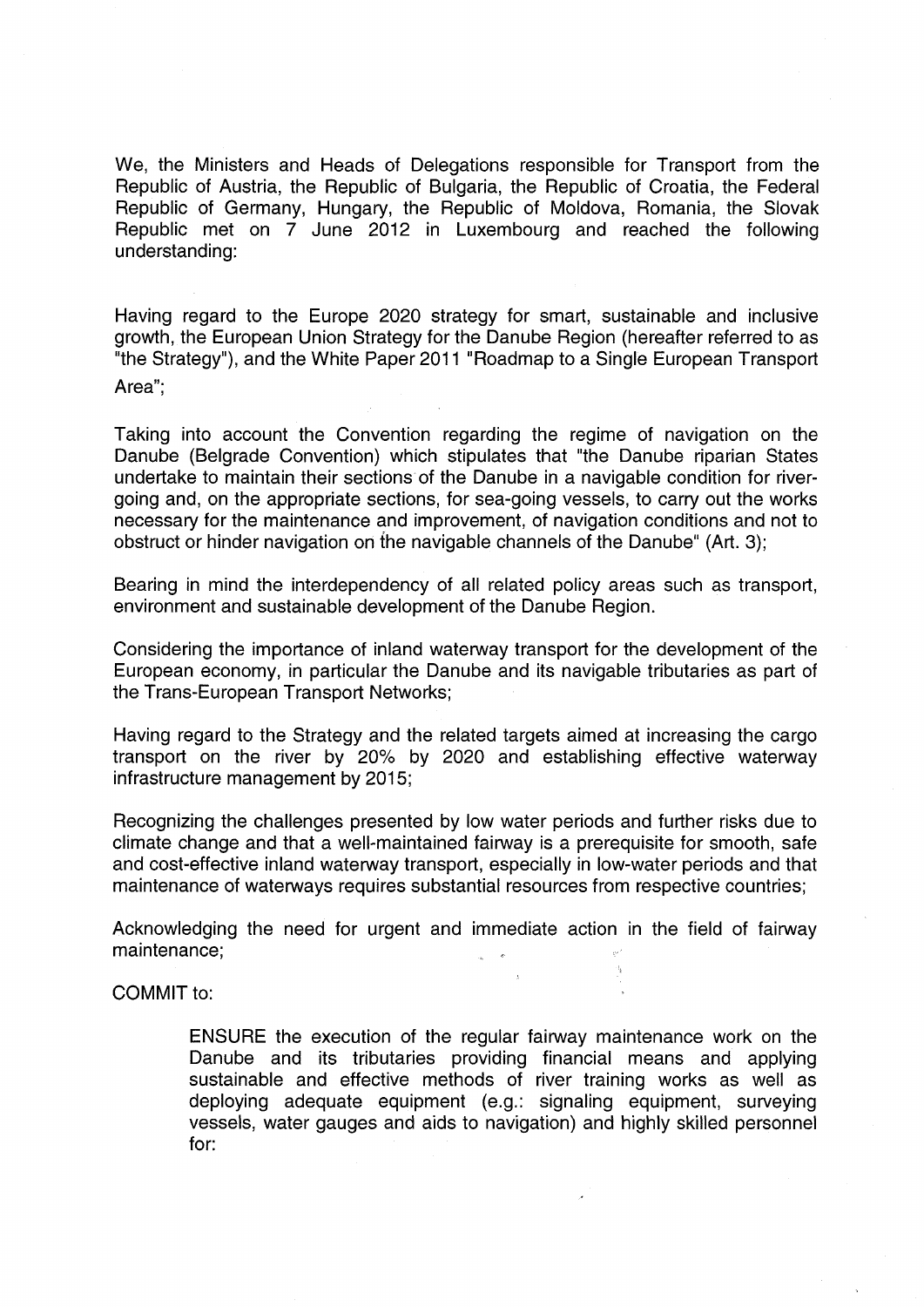- Surveying of the fairway on a regular basis
- Effective methods of dredging of the fairway in shallow sections to ensure a good navigation status
- Signaling of the fairway

MAINTAIN adequate fairway parameters for a good navigation status according to the provisions of: the Belgrade Convention and  $-$  for those countries who have ratified it  $-$  the AGN, while respecting the international obligation relating to the protection of environment when taking the above mentioned measures;

INSTALL, as early as 2013, the necessary national and cross-border coordination procedures in order to implement effective response actions, in extraordinary circumstances (low water, ice, floods), to re-establish the optimum and safe navigation conditions;

ENSURE continuous communication on the up-dated fairway situation, in particular fairway depth and width data in shallow sections, via the national administrations respectively River Information Services providers to inform the waterway users (e.g. by web portals, Notices to Skippers, on-line communications etc.);

MONITOR the implementation of the above actions through a common regular monitoring and reporting mechanism in the framework of the priority area "Inland waterways" of the Strategy, which includes coordination with the Danube Commission. The signatory countries will compile national reports on an annual basis and forward them to the coordinators of the priority area, who will draft a consolidated report. This report will be submitted to the European Commission (in the context of the annual reporting on the Strategy implementation and to the European TEN-T Coordinator responsible for the Danube Corridor).

USE the working group on waterway management of priority area "Inland Waterways" of the Strategy as a sustainable dialogue platform between the waterway administrations, the Danube Commission and the relevant public and private stakeholders;

MEET once a year or as necessary to follow-up on the present conclusions and make sure that they are implemented as agreed.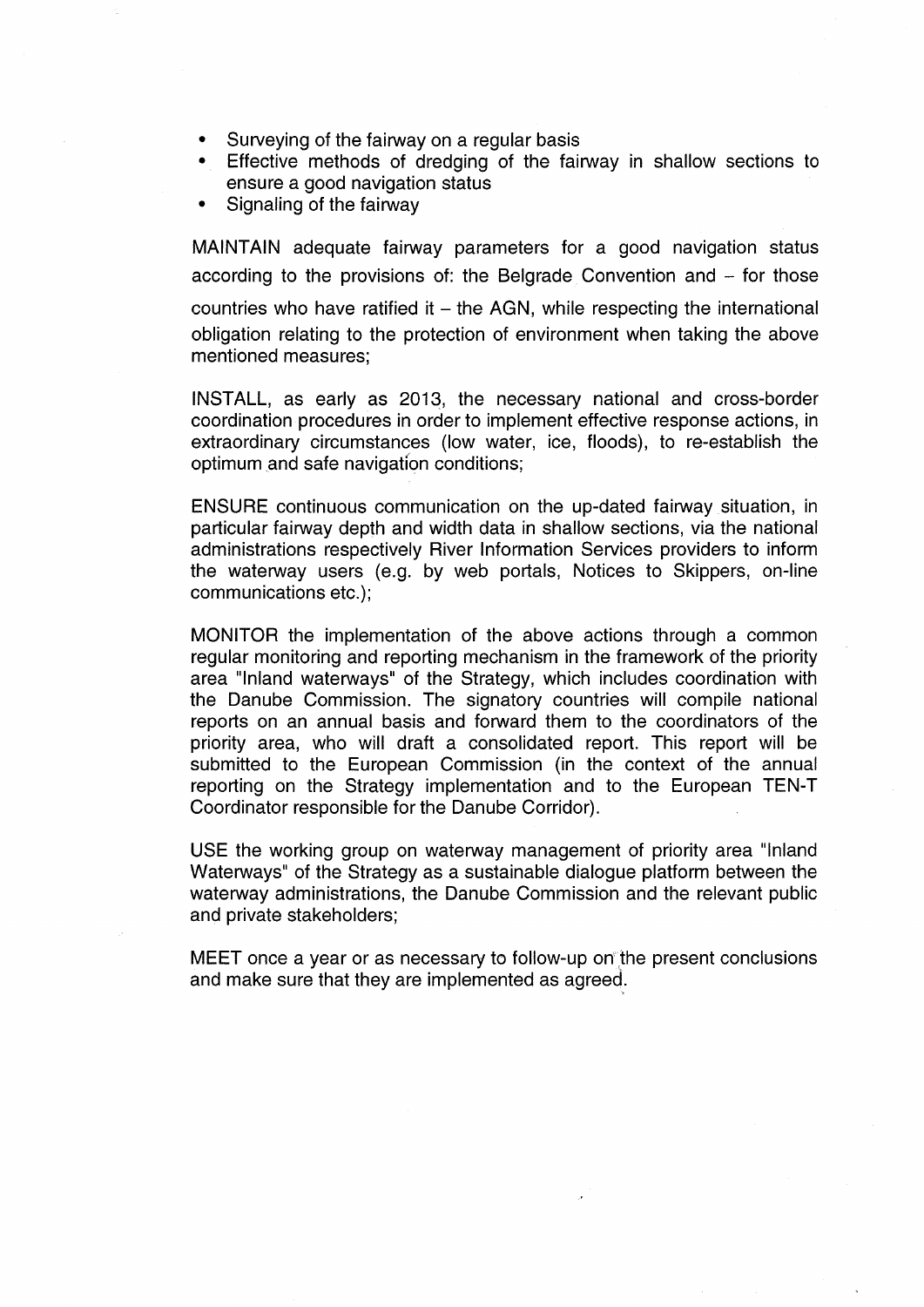Signatures

CO 0

For the Republic of Austria

Minister Doris Bures, Federal Ministry for Transport, Innovation and Technology

For the Republic of Bulgaria

Minister Ivaylo Moskovski, Ministry of Transport, Information Technology and Communications

For the Republic of Croatia

Minister Siniša Hajdaš Dončić, Ministry of Maritime Affairs, Transport and Infrastructure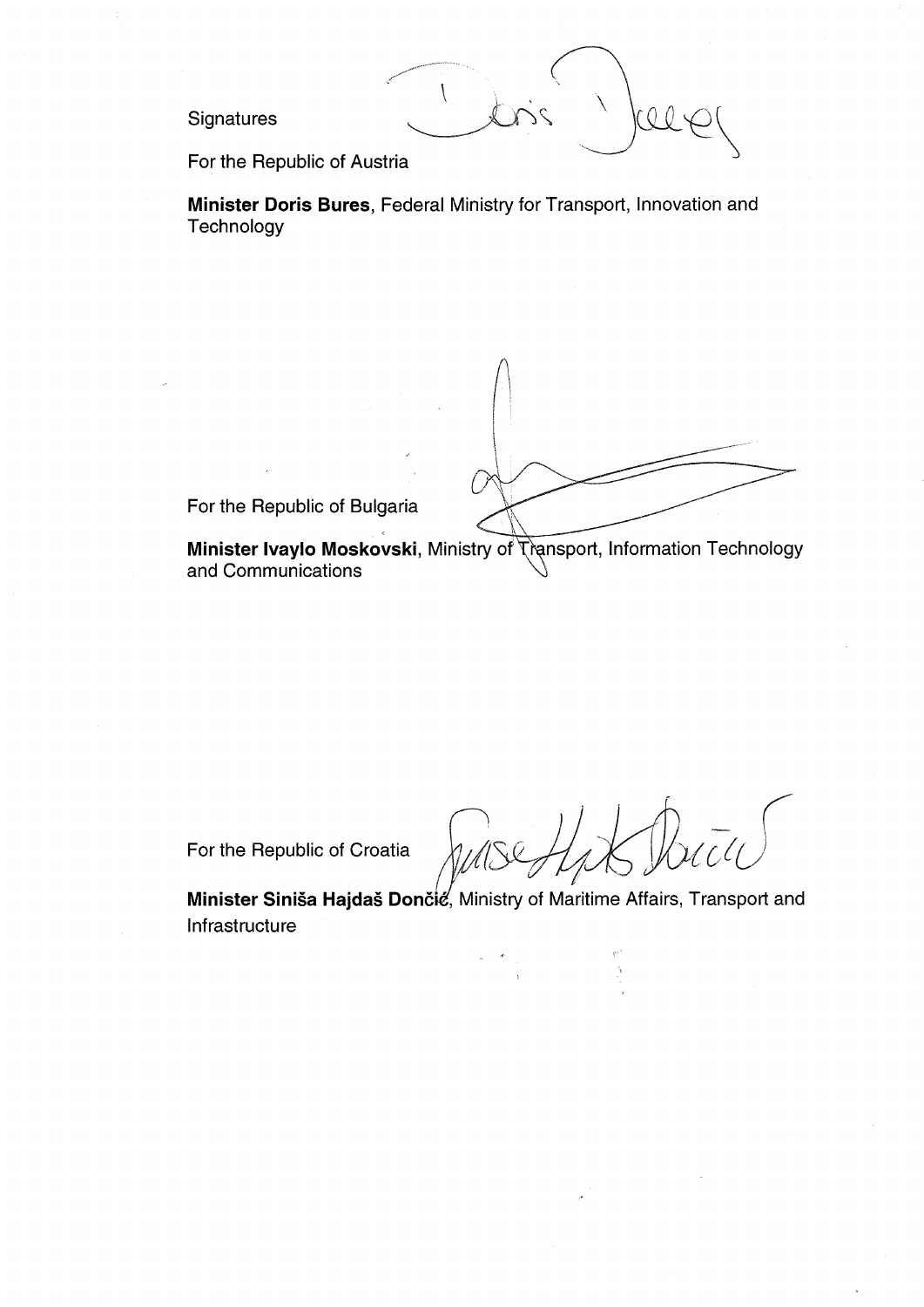For the Federal Republic of Germany

**Minister Peter Ramsauer,** Federal Ministry of Transport, Building and Urban Development

Olde Varn aver

For Hungary

**Minister of State Pál Völner,** Minister for Infrastructure, Ministry for National Development

For the Republic of Moldova

**Minister Anatol Salaru,** Ministry of Transport and Road Infrastructure

 $\frac{1}{2}$  above